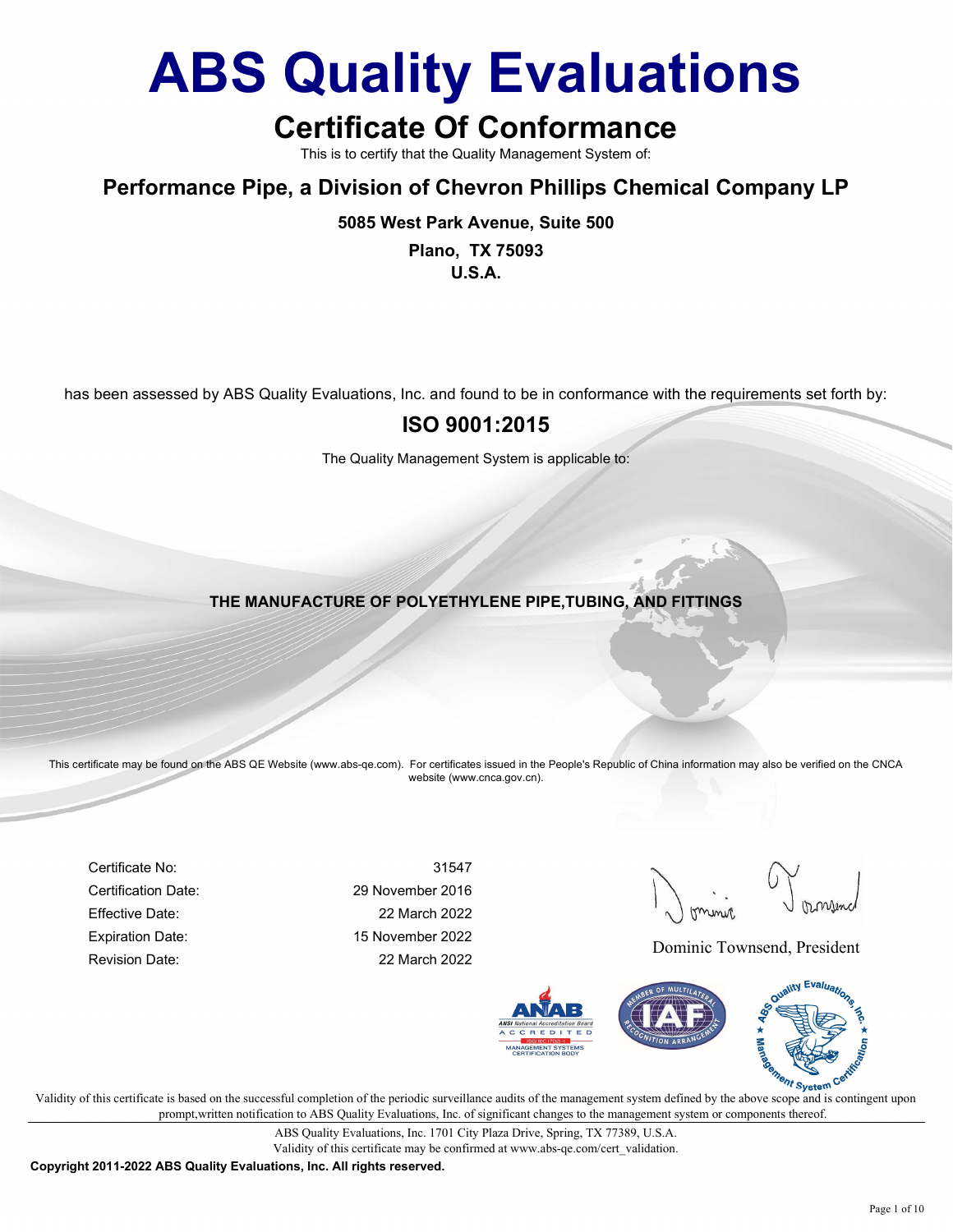This is to certify that the Quality Management System of:

5085 West Park Avenue, Suite 500 Plano, TX 75093 U.S.A.

has been assessed by ABS Quality Evaluations, Inc. and found to be in conformance with the requirements set forth by:

#### ISO 9001:2015

The Quality Management System is applicable to:

#### Management of QMS. The Manufacture of Polyethylene Pipe,Tubing, and Fittings

The validity of this certificate is contingent upon maintenance of multi-site certificate 31547 issued to Performance Pipe, a Division of Chevron Phillips Chemical Co

Certificate No: 31547-113267

Effective Date: 22 March 2022

Expiration Date: 15 November 2022

Revision Date: 22 March 2022

Dominic Townsend, President

Validity of this certificate is based on the successful completion of the periodic surveillance audits of the management system defined by the above scope and is contingent upon prompt,written notification to ABS Quality Evaluations, Inc. of significant changes to the management system or components thereof.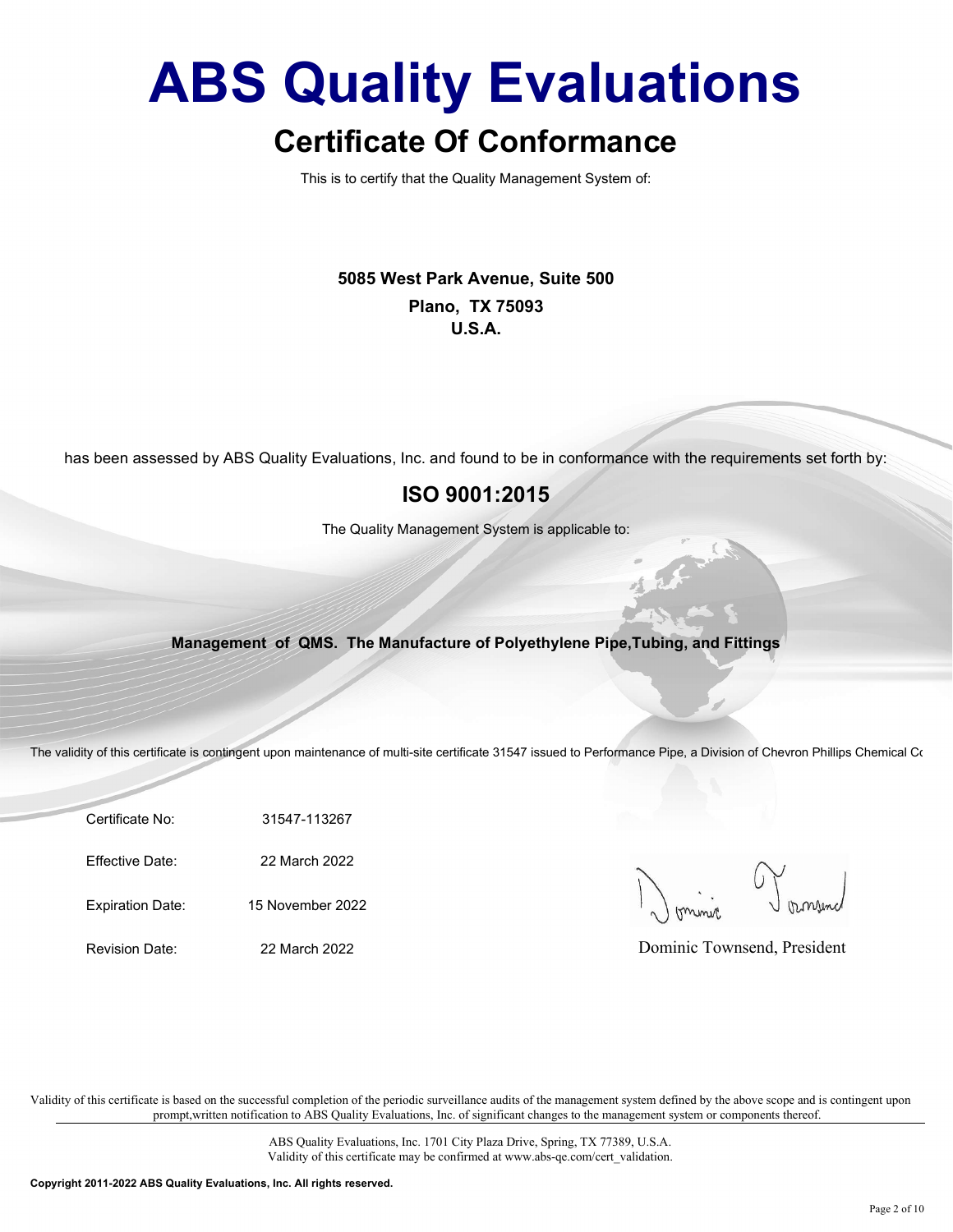### Certificate Of Conformance

This is to certify that the Quality Management System of:

#### Division Headquarters

#### 5085 West Park Avenue, Suite 500

Plano, TX 75093 U.S.A.

has been assessed by ABS Quality Evaluations, Inc. and found to be in conformance with the requirements set forth by:

#### ISO 9001:2015

The Quality Management System is applicable to:

#### Management of QMS. The Manufacture of Polyethylene Pipe and Tubing

The validity of this certificate is contingent upon maintenance of multi-site certificate 31547 issued to Performance Pipe, a Division of Chevron Phillips Chemical Co

Certificate No: 31547-21977

Effective Date: 22 March 2022

Expiration Date: 15 November 2022

Revision Date: 22 March 2022

Dominic Townsend, President

Validity of this certificate is based on the successful completion of the periodic surveillance audits of the management system defined by the above scope and is contingent upon prompt,written notification to ABS Quality Evaluations, Inc. of significant changes to the management system or components thereof.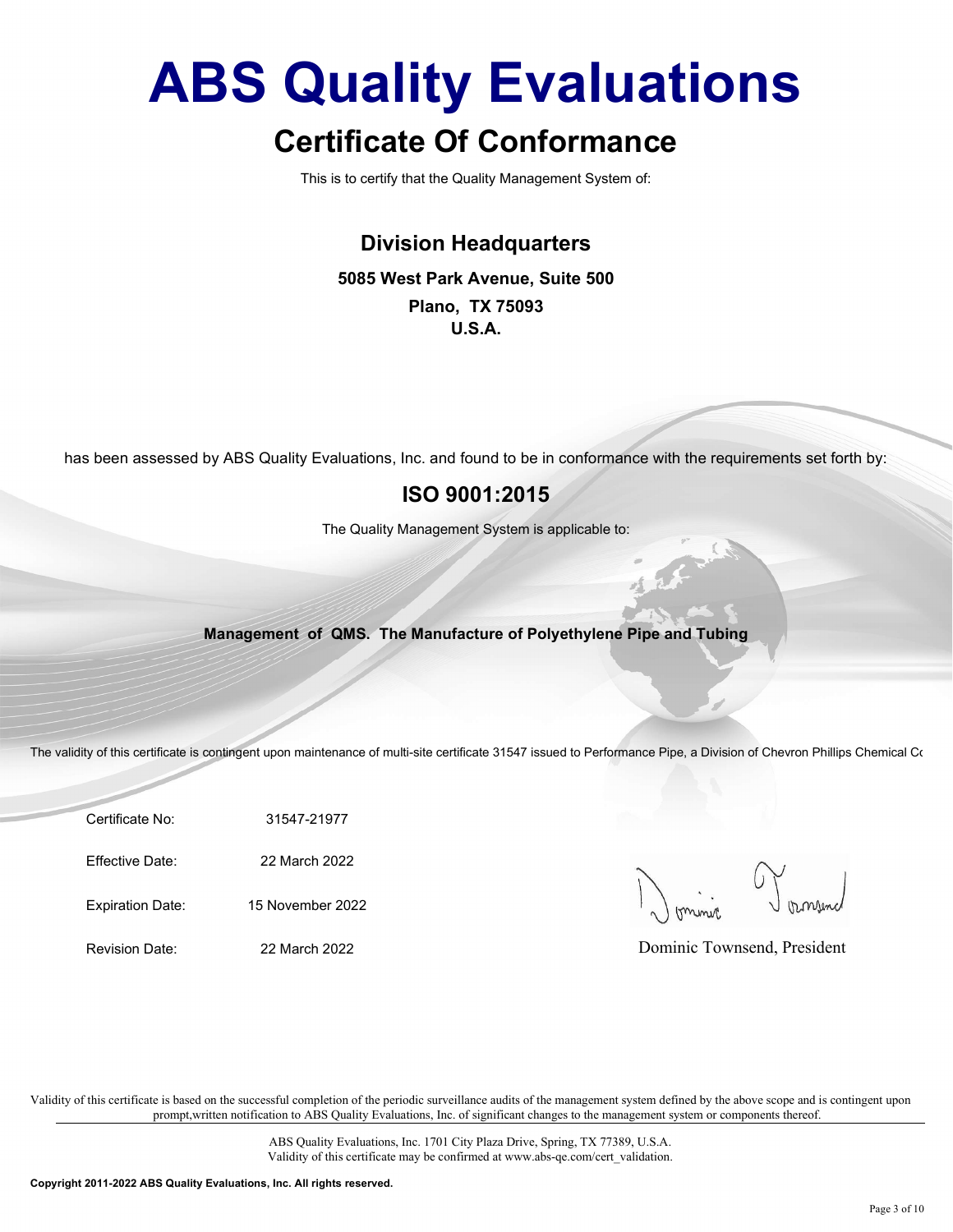### Certificate Of Conformance

This is to certify that the Quality Management System of:

#### Performance Pipe, a Division of Chevron Phillips Chemical Company LP

Bloomfield Plant 412 West 230th Street Bloomfield, IA 52537-0157 U.S.A.

has been assessed by ABS Quality Evaluations, Inc. and found to be in conformance with the requirements set forth by:

#### ISO 9001:2015

The Quality Management System is applicable to:

#### Manufacture of Polyethylene Fittings.

The validity of this certificate is contingent upon maintenance of multi-site certificate 31547 issued to Performance Pipe, a Division of Chevron Phillips Chemical Co

Certificate No: 31547-46616

Effective Date: 22 March 2022

Expiration Date: 15 November 2022

Revision Date: 22 March 2022

Dominic Townsend, President

Validity of this certificate is based on the successful completion of the periodic surveillance audits of the management system defined by the above scope and is contingent upon prompt,written notification to ABS Quality Evaluations, Inc. of significant changes to the management system or components thereof.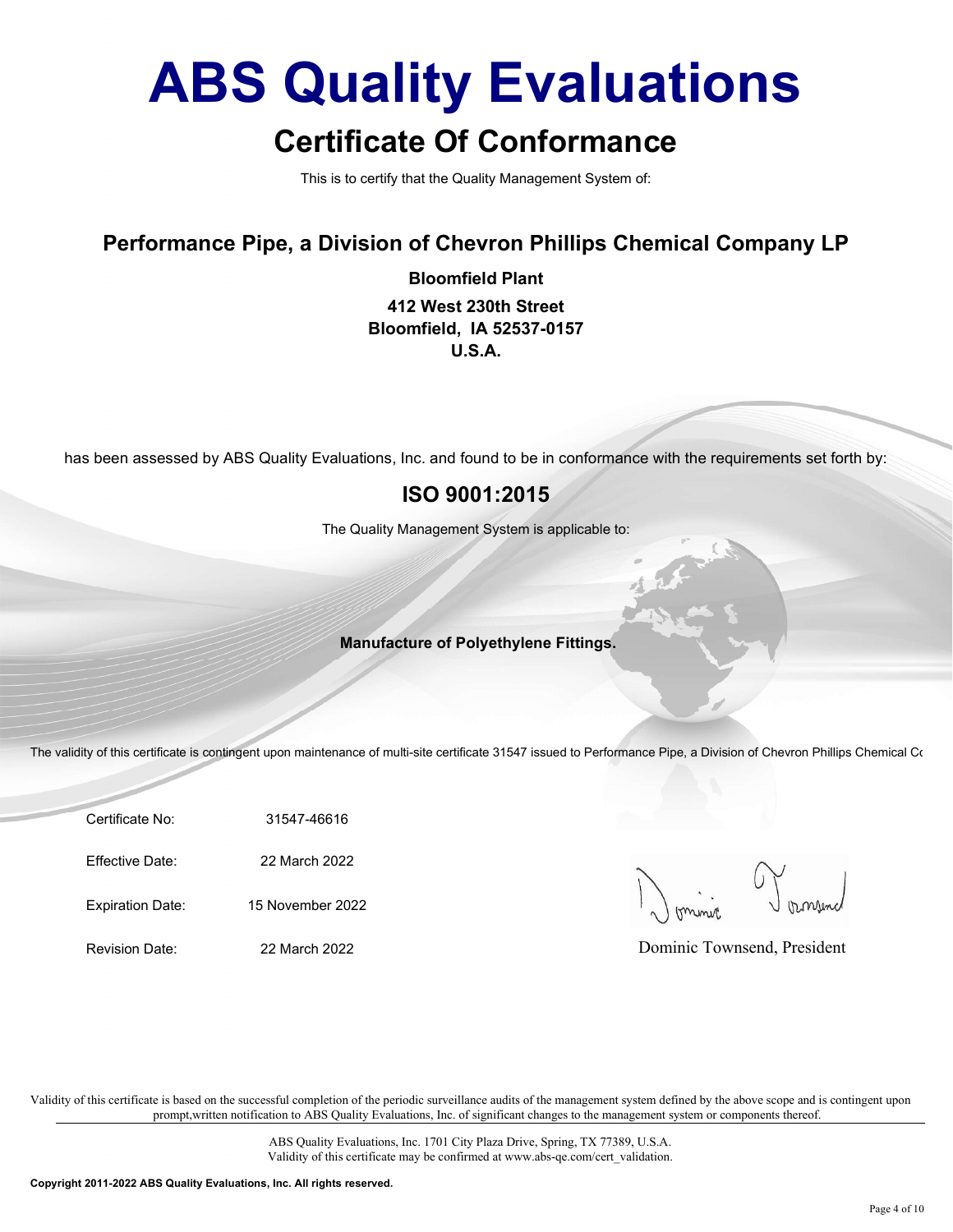### Certificate Of Conformance

This is to certify that the Quality Management System of:

#### Brownwood Plant

#### Camp Bowie Industrial Park, 1400 Drisco Drive Brownwood, TX 76801 U.S.A.

has been assessed by ABS Quality Evaluations, Inc. and found to be in conformance with the requirements set forth by:

#### ISO 9001:2015

The Quality Management System is applicable to:

#### The Manufacture of Polyethylene Pipe and Tubing

The validity of this certificate is contingent upon maintenance of multi-site certificate 31547 issued to Performance Pipe, a Division of Chevron Phillips Chemical Co

Certificate No: 31547-21980

Effective Date: 22 March 2022

Expiration Date: 15 November 2022

Revision Date: 22 March 2022

Dominic Townsend, President

Validity of this certificate is based on the successful completion of the periodic surveillance audits of the management system defined by the above scope and is contingent upon prompt,written notification to ABS Quality Evaluations, Inc. of significant changes to the management system or components thereof.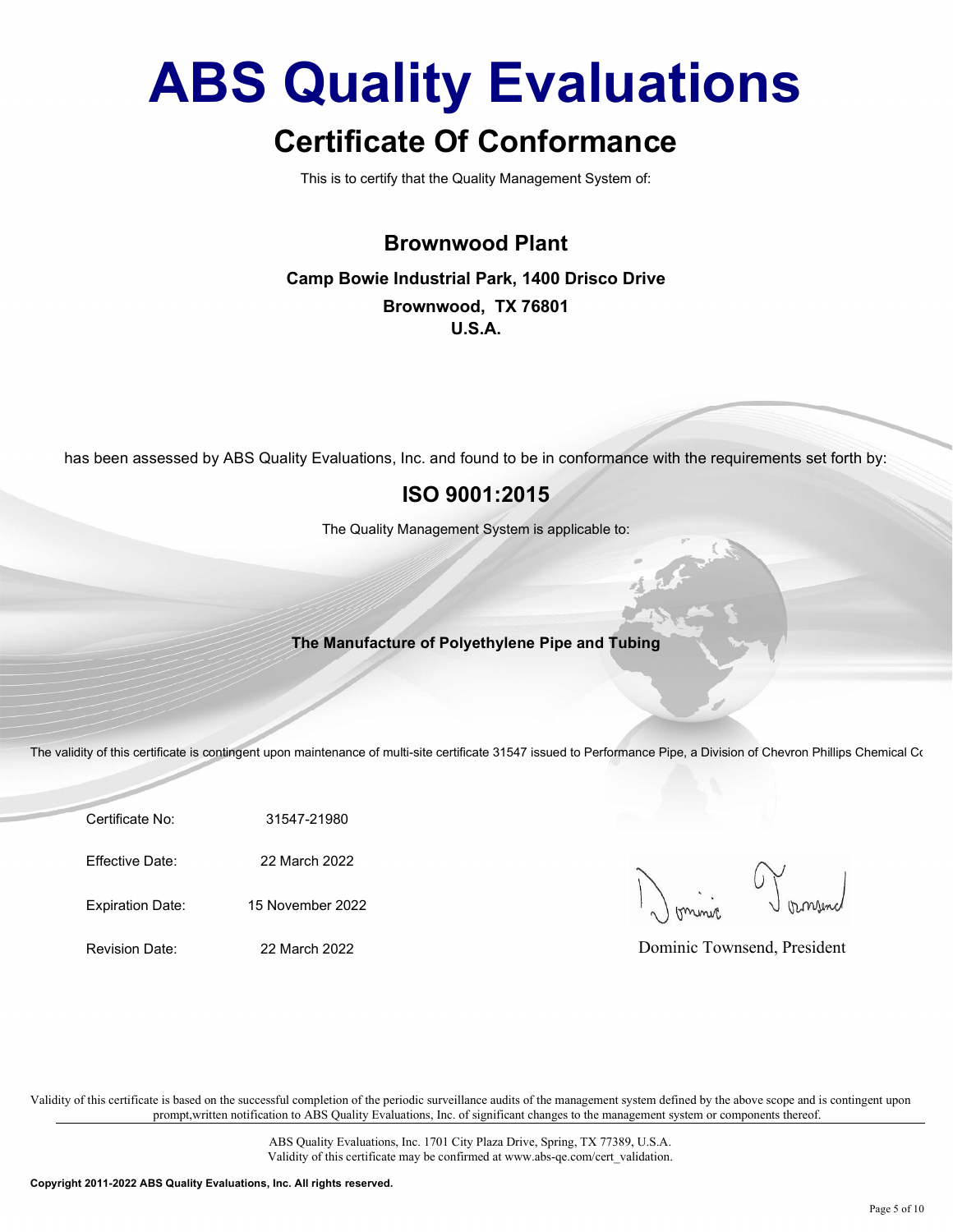This is to certify that the Quality Management System of:

#### Hagerstown Plant

11711 Hopewell Road Hagerstown, MD 21740 U.S.A.

has been assessed by ABS Quality Evaluations, Inc. and found to be in conformance with the requirements set forth by:

#### ISO 9001:2015

The Quality Management System is applicable to:

#### The Manufacture of Polyethylene Pipe and Tubing

The validity of this certificate is contingent upon maintenance of multi-site certificate 31547 issued to Performance Pipe, a Division of Chevron Phillips Chemical Co

Certificate No: 31547-31755

Effective Date: 22 March 2022

Expiration Date: 15 November 2022

Revision Date: 22 March 2022

Dominic Townsend, President

Validity of this certificate is based on the successful completion of the periodic surveillance audits of the management system defined by the above scope and is contingent upon prompt,written notification to ABS Quality Evaluations, Inc. of significant changes to the management system or components thereof.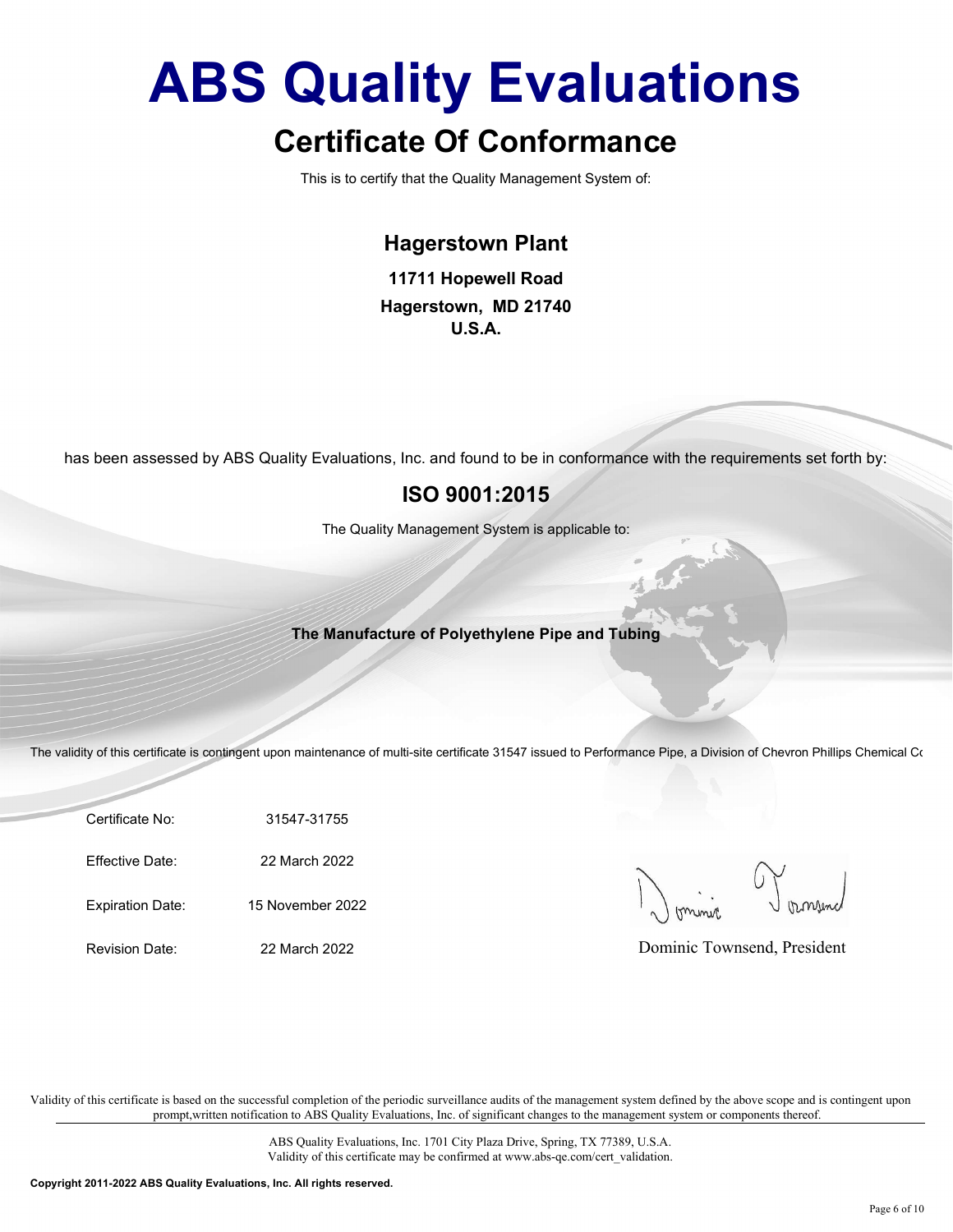This is to certify that the Quality Management System of:

Performance Pipe, a Division of Chevron Phillips Chemical Company LP

Knoxville Plant 10420 Lexington Drive Knoxville, TN 37933-1530 U.S.A.

has been assessed by ABS Quality Evaluations, Inc. and found to be in conformance with the requirements set forth by:

#### ISO 9001:2015

The Quality Management System is applicable to:

The Manufacture of Polyethylene Pipe and Tubing

The validity of this certificate is contingent upon maintenance of multi-site certificate 31547 issued to Performance Pipe, a Division of Chevron Phillips Chemical Co

Certificate No: 31547-46612

Effective Date: 22 March 2022

Expiration Date: 15 November 2022

Revision Date: 22 March 2022

Dominic Townsend, President

Validity of this certificate is based on the successful completion of the periodic surveillance audits of the management system defined by the above scope and is contingent upon prompt,written notification to ABS Quality Evaluations, Inc. of significant changes to the management system or components thereof.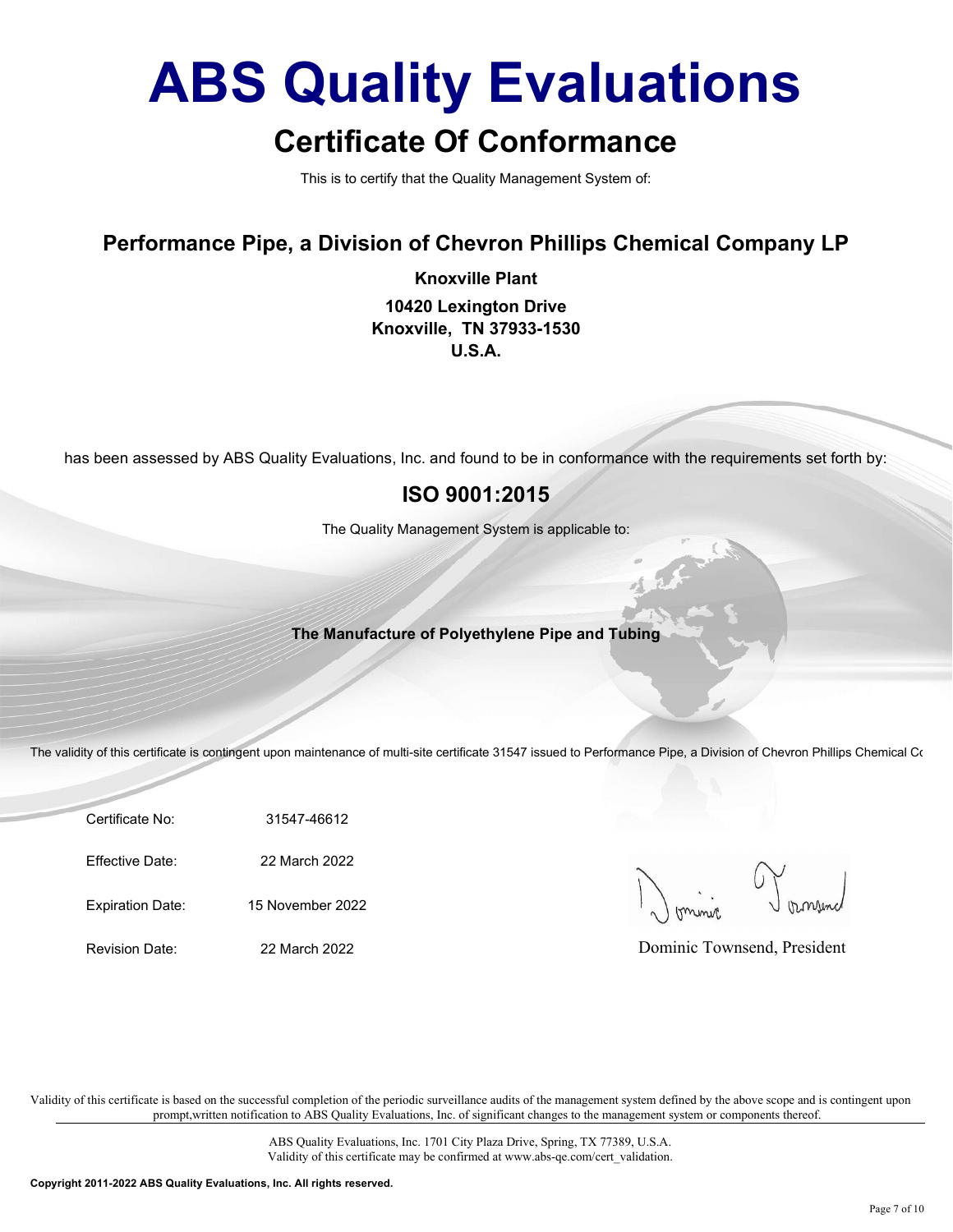### Certificate Of Conformance

This is to certify that the Quality Management System of:

Pryor Plant M.A.I.P. 4323 Zarrow Street Pryor, OK 74361 U.S.A.

has been assessed by ABS Quality Evaluations, Inc. and found to be in conformance with the requirements set forth by:

#### ISO 9001:2015

The Quality Management System is applicable to:

The Manufacture of Polyethylene Pipe and Tubing

The validity of this certificate is contingent upon maintenance of multi-site certificate 31547 issued to Performance Pipe, a Division of Chevron Phillips Chemical Co

Certificate No: 31547-21979

Effective Date: 22 March 2022

Expiration Date: 15 November 2022

Revision Date: 22 March 2022

Dominic Townsend, President

Validity of this certificate is based on the successful completion of the periodic surveillance audits of the management system defined by the above scope and is contingent upon prompt,written notification to ABS Quality Evaluations, Inc. of significant changes to the management system or components thereof.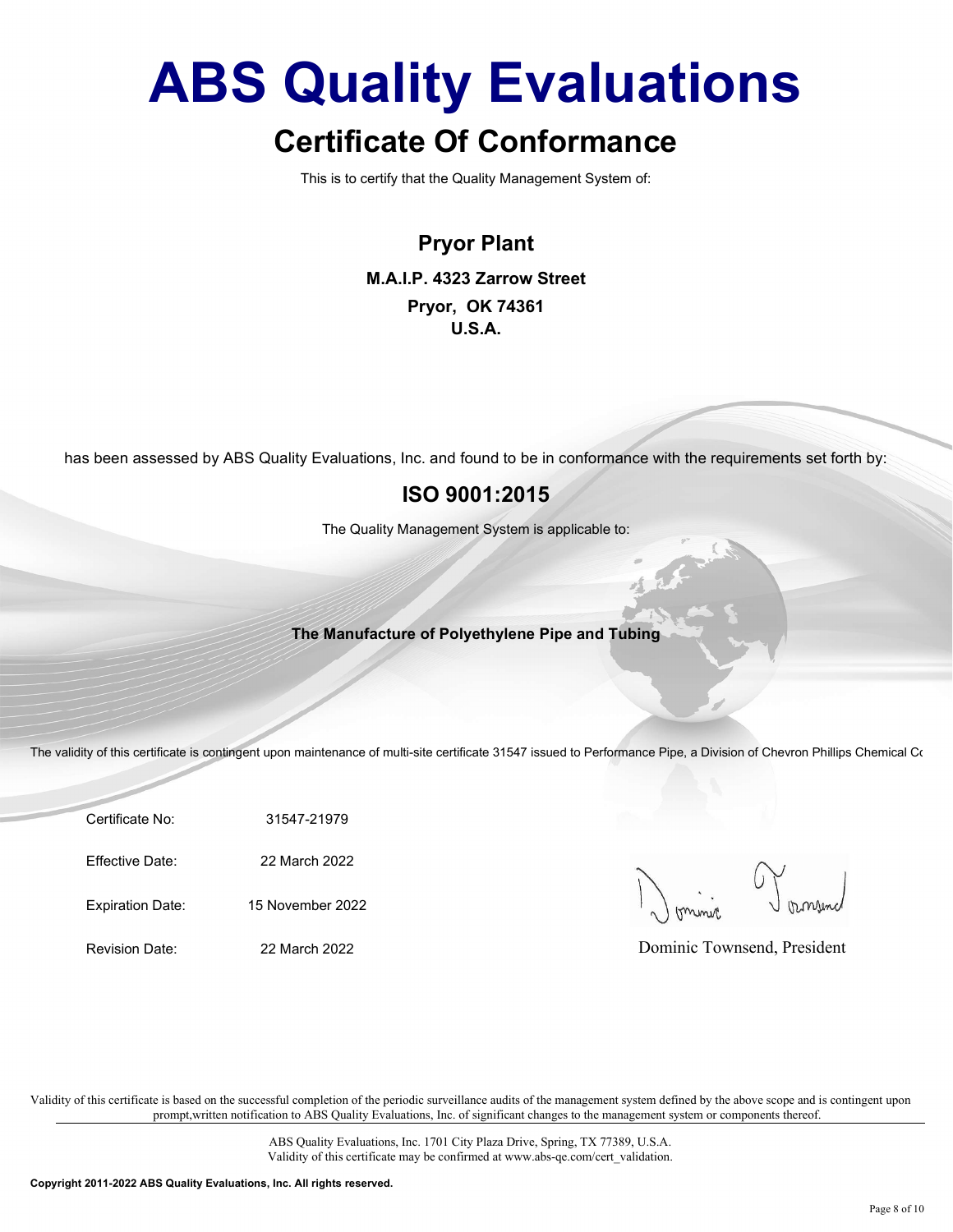### Certificate Of Conformance

This is to certify that the Quality Management System of:

#### Performance Pipe, a Division of Chevron Phillips Chemical Company LP

Reno Plant

14381 Lear Boulevard Reno, NV 89506-2608 U.S.A.

has been assessed by ABS Quality Evaluations, Inc. and found to be in conformance with the requirements set forth by:

#### ISO 9001:2015

The Quality Management System is applicable to:

The Manufacture of Polyethylene Pipe and Tubing

The validity of this certificate is contingent upon maintenance of multi-site certificate 31547 issued to Performance Pipe, a Division of Chevron Phillips Chemical Co

Certificate No: 31547-46620

Effective Date: 22 March 2022

Expiration Date: 15 November 2022

Revision Date: 22 March 2022

Dominic Townsend, President

Validity of this certificate is based on the successful completion of the periodic surveillance audits of the management system defined by the above scope and is contingent upon prompt,written notification to ABS Quality Evaluations, Inc. of significant changes to the management system or components thereof.